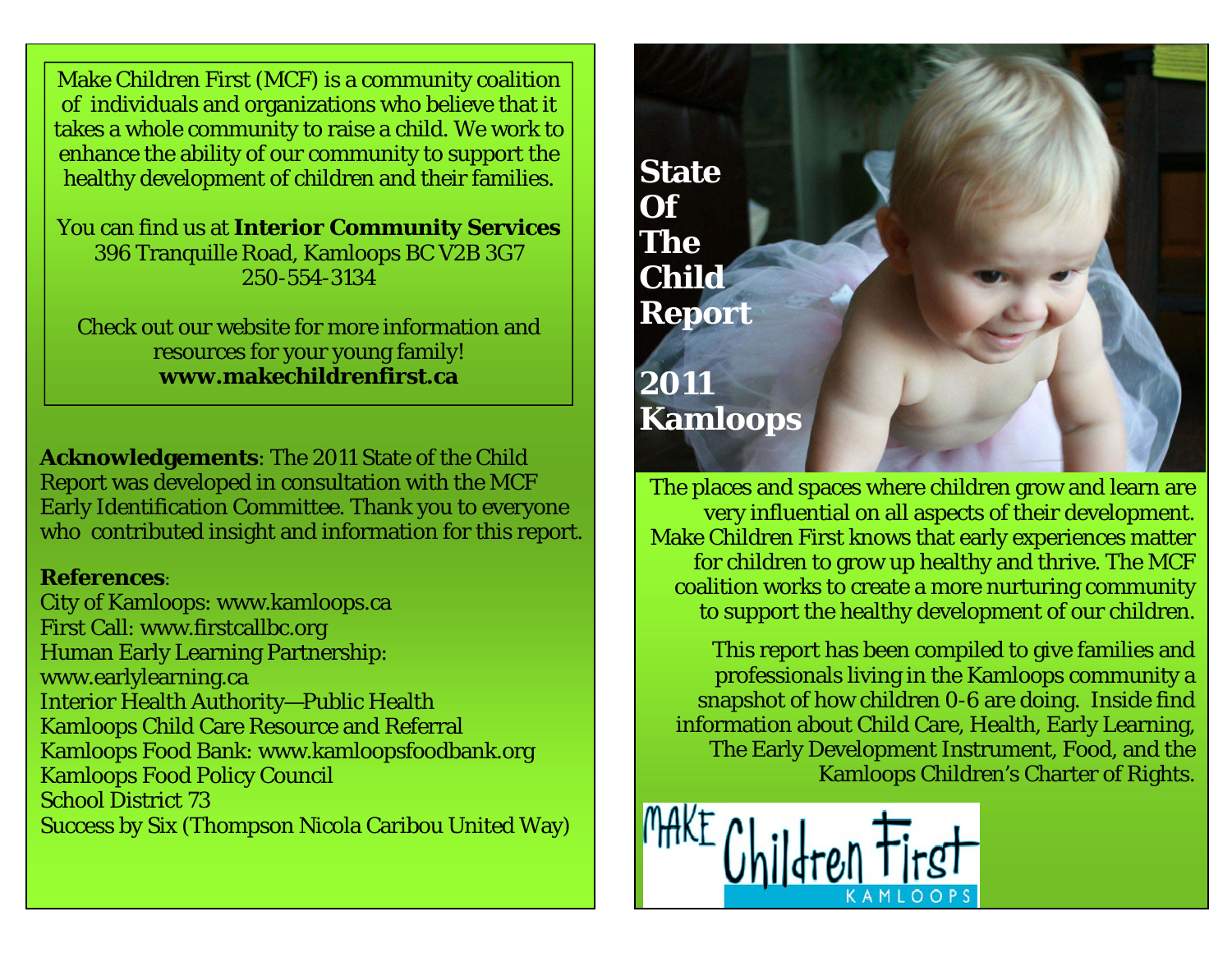

It takes a village to raise a child

**Child Care Spaces** <sup>~</sup> There are **156 licensed child care centres** in Kamloops with space for **2638** children ↓ from 2009

Average monthly parent fees seem to have stabilized in 2010. Depending on the type of care, parent fees vary greatly:

**\$600—1050** for infant care **\$600—1050** for toddler care **\$500—800** for 3-5 year olds **I** In 2010 there was a higher

Of those daycares who completed a survey in 2010: **49%** indicated they had space available **31%** indicated they are full

All **5 year olds in Kamloops** are able to attend full day Kindergarten as of Sept 2011. This will change the childcare needs for working families:

**↑ Increasing** the need for before and after-school care for 5 year olds **↓ Decreasing** the need for all day care for 5 year olds.

demand and longer waitlists for infants and toddlers, while caregivers have **spaces available** for 4 year olds.



**9%** of the Kamloops' Food Bank's clients are **children 0-5 years old,** this amounted to 782 children in 2010. 32% are under 18 years of age.

The Food Bank's **'Baby Bank'** provided necessities for **220 babies 0-2 years of age** this year.

**867 864 pounds of food** were collected in 2010 serving

BC's current **child poverty rate is 16.4%,** the second highest in Canada, while families with children **under 6** have an even higher rate of child poverty of **19.6%** 

**Community gardens** help improve food security in Kamloops while providing children with hands-on learning about where their food comes from.

Community Gardens are operated by a number of different groups and organizations including the **City of Kamloops, Interior Community Services, Schools and Churches**.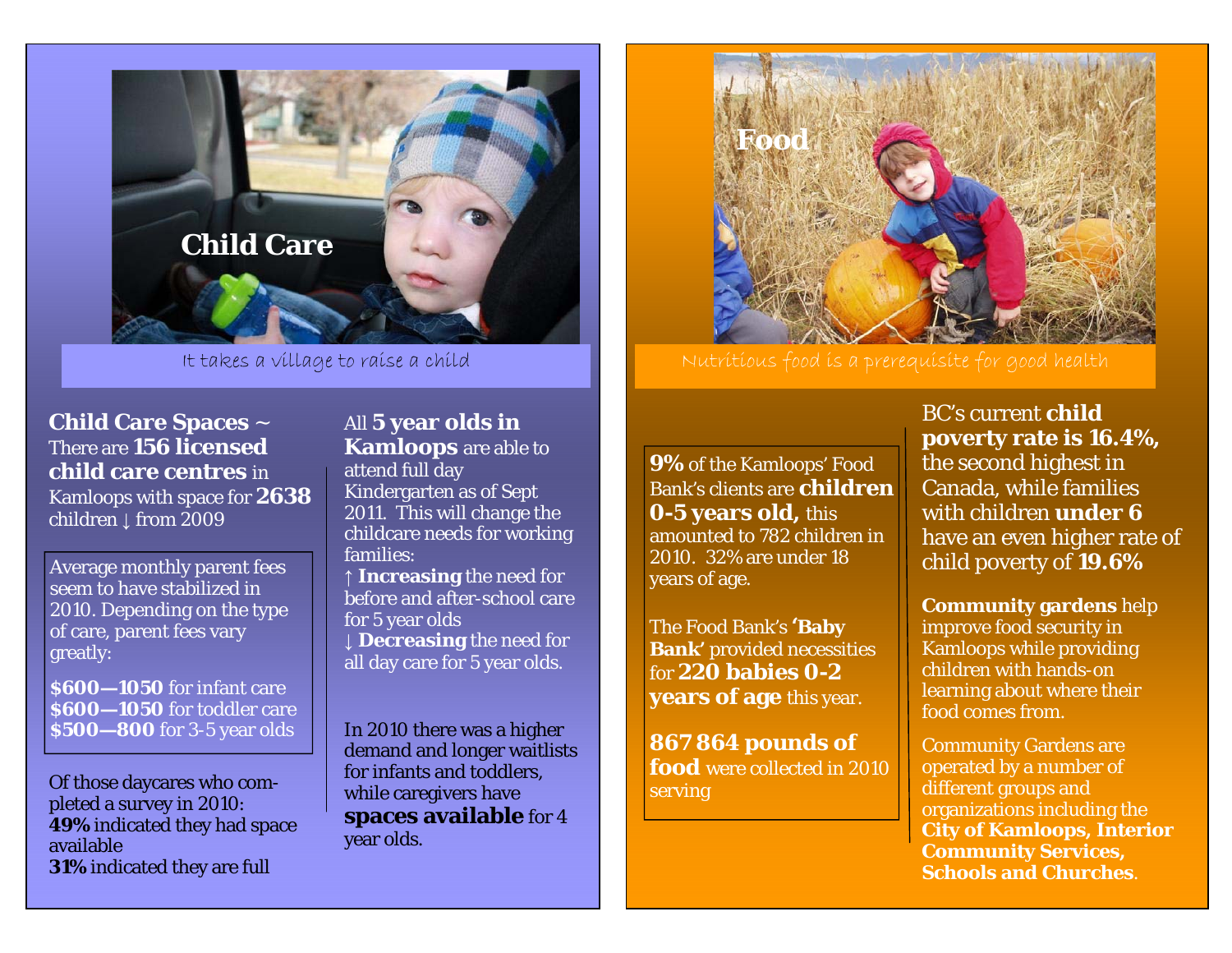

In 2010—**913** little ones participated in **56 Parent -Child Mother Goose** programs in Kamloops.

There were **400 attendees** at the 2010 **ABC Family Literacy Day Celebration** 

**437** children attended **StrongStart Centres** in Kamloops in 2010

## There are 4 **StrongStart Centres** in **Kamloops at:**

Marion Shilling Elementary Arthur Hatton Elementary South Sahali Elementary A.E. Perry Elementary

StrongStart Centres offer **free** opportunities for parents and their children to engage in early learning play -based activities that include stories, music and art. ECE lead sessions also encourage interaction and connection between parents and caregivers.



Sounds and gestures are early modes of communication The first 6 years set the stage for healthy living for life!

There were **924 babies** born to families living in Kamloops in 2010 ↓ from **976** in 2009.

**6.06%** of babies born at RIH in 2010 weighed less than 2500g and are considered **low birth weight**  (↑ from 2009) this is higher than the **IHA region rate of 5.47%** and above the provincial goal **of 4%**

In 2010—**82%** of Kamloops mothers were **exclusively breastfeeding their infants** after birth and **42%** after 6 months.

Dental day surgeries are one of the highest rates of child admissions to RIH:

| <b>YEAR</b> | Age $0-4$ | <b>Age 5-9</b> |
|-------------|-----------|----------------|
| 2007-2008   | 79        | 94             |
| 2008-2009   | 67        | 82             |
| 2009-2010   | 48        | 76             |
| 2010-2011   | 42        | 95             |

**78% of children** born to families living in Kamloops are fully immunized at **age 2—**this is higher than the **IHA region** rate of **71%.**